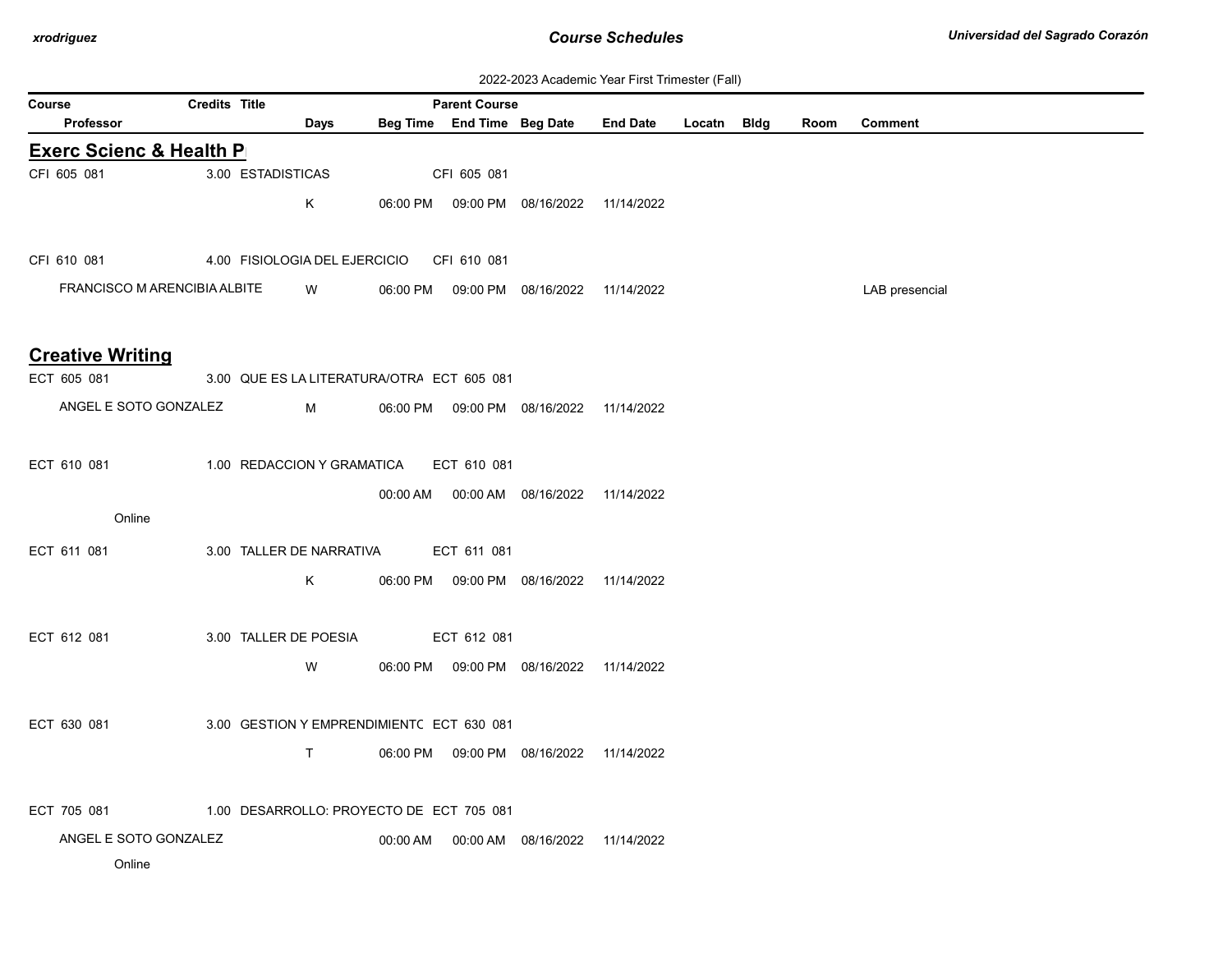| 2022-2023 Academic Year First Trimester (Fall) |  |  |  |
|------------------------------------------------|--|--|--|
|------------------------------------------------|--|--|--|

| Course                  | <b>Credits Title</b> |                                           |          | <b>Parent Course</b>       |                                            |                 |        |             |      |                |
|-------------------------|----------------------|-------------------------------------------|----------|----------------------------|--------------------------------------------|-----------------|--------|-------------|------|----------------|
| Professor               |                      | Days                                      |          | Beg Time End Time Beg Date |                                            | <b>End Date</b> | Locatn | <b>Bldg</b> | Room | <b>Comment</b> |
| <b>Creative Writing</b> |                      |                                           |          |                            |                                            |                 |        |             |      |                |
| ECT 705 082             |                      | 1.00 DESARROLLO: PROYECTO DE ECT 705 082  |          |                            |                                            |                 |        |             |      |                |
|                         |                      |                                           |          |                            | 00:00 AM  00:00 AM  08/16/2022  11/14/2022 |                 |        |             |      |                |
| Online                  |                      |                                           |          |                            |                                            |                 |        |             |      |                |
| ECT 705 083             |                      | 1.00 DESARROLLO: PROYECTO DE ECT 705 083  |          |                            |                                            |                 |        |             |      |                |
|                         |                      |                                           |          |                            | 00:00 AM  00:00 AM  08/16/2022  11/14/2022 |                 |        |             |      |                |
| Online                  |                      |                                           |          |                            |                                            |                 |        |             |      |                |
| ECT 705 084             |                      | 1.00 DESARROLLO: PROYECTO DE ECT 705 084  |          |                            |                                            |                 |        |             |      |                |
|                         |                      |                                           |          |                            | 00:00 AM  00:00 AM  08/16/2022  11/14/2022 |                 |        |             |      |                |
| Online                  |                      |                                           |          |                            |                                            |                 |        |             |      |                |
| ECT 715 081             |                      | 3.00 TALLER INTEGRADOR: EXPLO ECT 715 081 |          |                            |                                            |                 |        |             |      |                |
|                         |                      |                                           |          |                            |                                            |                 |        |             |      |                |
|                         |                      | K                                         |          |                            | 06:00 PM  09:00 PM  08/16/2022  11/14/2022 |                 |        |             |      |                |
|                         |                      |                                           |          |                            |                                            |                 |        |             |      |                |
| ECT 720 081             |                      | 3.00 EJECUCION: PROYECTO DE G ECT 720 081 |          |                            |                                            |                 |        |             |      |                |
|                         |                      |                                           |          |                            | 00:00 AM  00:00 AM  08/16/2022  11/14/2022 |                 |        |             |      |                |
| Online                  |                      |                                           |          |                            |                                            |                 |        |             |      |                |
| ECT 720 082             |                      | 3.00 EJECUCION: PROYECTO DE G ECT 720 082 |          |                            |                                            |                 |        |             |      |                |
|                         |                      |                                           | 00:00 AM |                            | 00:00 AM  08/16/2022                       | 11/14/2022      |        |             |      |                |
| Online                  |                      |                                           |          |                            |                                            |                 |        |             |      |                |
| ECT 720 083             |                      | 3.00 EJECUCION: PROYECTO DE G ECT 720 083 |          |                            |                                            |                 |        |             |      |                |
|                         |                      |                                           |          |                            |                                            | 11/14/2022      |        |             |      |                |
| Online                  |                      |                                           |          |                            |                                            |                 |        |             |      |                |
| ECT 720 085             |                      | 3.00 EJECUCION: PROYECTO DE G ECT 720 085 |          |                            |                                            |                 |        |             |      |                |
|                         |                      |                                           | 00:00 AM |                            | 00:00 AM  08/16/2022                       | 11/14/2022      |        |             |      |                |
| Online                  |                      |                                           |          |                            |                                            |                 |        |             |      |                |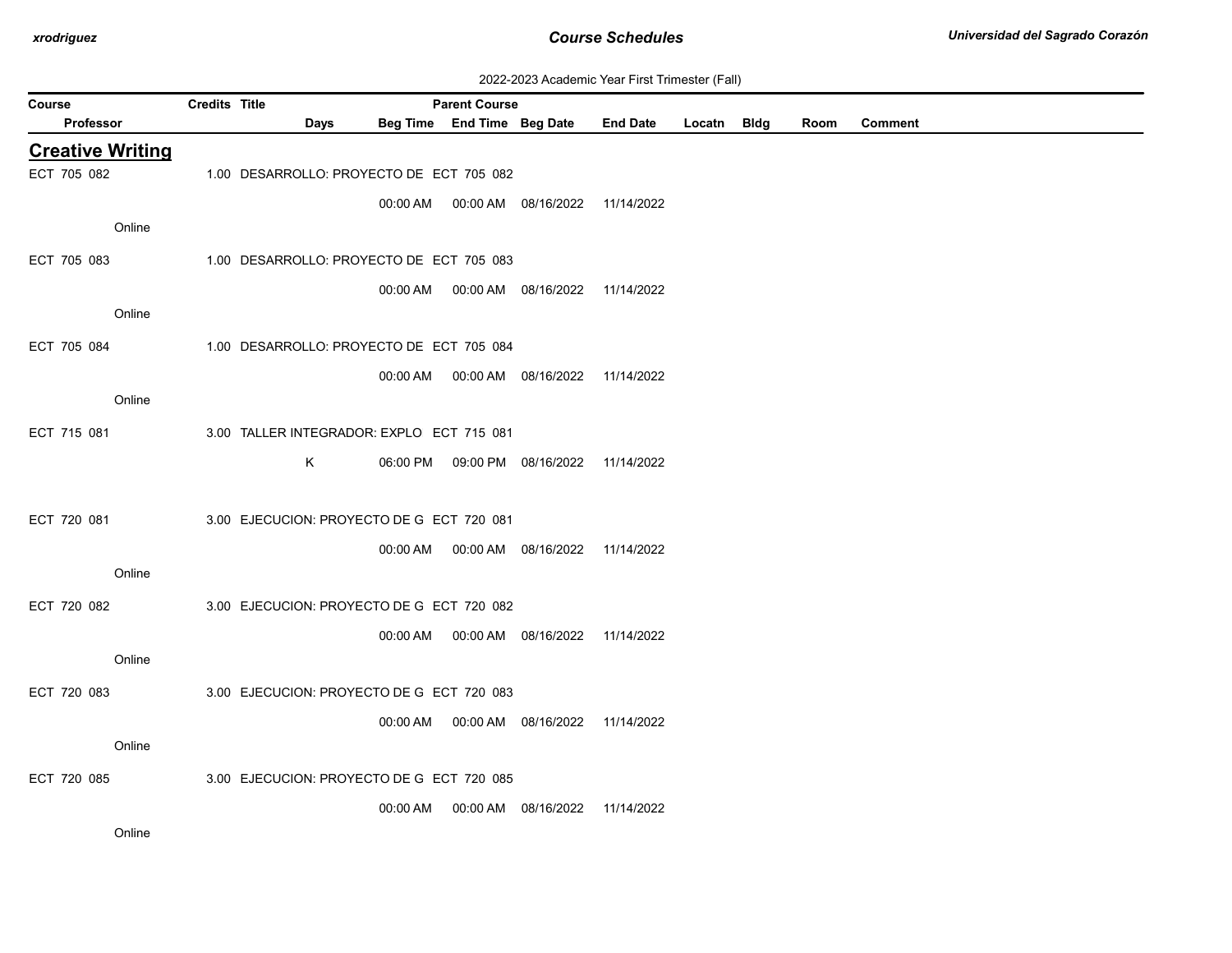| 2022-2023 Academic Year First Trimester (Fall) |  |  |  |
|------------------------------------------------|--|--|--|
|------------------------------------------------|--|--|--|

| Course |                                                       | <b>Credits Title</b> |                                                                            |                                           | <b>Parent Course</b> |                                            | EULL-LULU AUGULINU TUGI T IIUL TIINIUSIUI (1 GII) |  |      |                |
|--------|-------------------------------------------------------|----------------------|----------------------------------------------------------------------------|-------------------------------------------|----------------------|--------------------------------------------|---------------------------------------------------|--|------|----------------|
|        | Professor                                             |                      | Days                                                                       |                                           |                      |                                            | Beg Time End Time Beg Date End Date Locatn Bldg   |  | Room | <b>Comment</b> |
|        | <b>Family Business</b>                                |                      |                                                                            |                                           |                      |                                            |                                                   |  |      |                |
|        | MBA 601 081                                           |                      |                                                                            | 4.00 LIDERAZGO Y DESARROLLO C MBA 601 081 |                      |                                            |                                                   |  |      |                |
|        |                                                       |                      | K                                                                          |                                           |                      | 06:00 PM  09:00 PM  08/16/2022  11/14/2022 |                                                   |  |      |                |
|        |                                                       |                      |                                                                            |                                           |                      |                                            |                                                   |  |      |                |
|        | MBA 602 081                                           |                      |                                                                            | 2.00 ASPECTOS LEGALES Y ETICO MBA 602 081 |                      |                                            |                                                   |  |      |                |
|        |                                                       |                      | W                                                                          |                                           |                      | 06:00 PM  08:00 PM  08/16/2022  11/14/2022 |                                                   |  |      |                |
|        |                                                       |                      |                                                                            |                                           |                      |                                            |                                                   |  |      |                |
|        | MBA 706 081                                           |                      |                                                                            | 4.00 EMPRENDIMIENTO E INNOVAC MBA 706 081 |                      |                                            |                                                   |  |      |                |
|        | PEDRO FRAILE ROMEU                                    |                      | K                                                                          |                                           |                      | 06:00 PM  09:00 PM  08/16/2022  11/14/2022 |                                                   |  |      |                |
|        |                                                       |                      |                                                                            |                                           |                      |                                            |                                                   |  |      |                |
|        | MBA 707 081 2.00 GERENCIA CADENA DE ABAST MBA 707 081 |                      |                                                                            |                                           |                      |                                            |                                                   |  |      |                |
|        | CIRCE E NIEZEN MUÑOZ                                  |                      | $\mathsf{T}$ and $\mathsf{T}$ and $\mathsf{T}$ are the set of $\mathsf{T}$ |                                           |                      | 06:00 PM  08:00 PM  08/16/2022  11/14/2022 |                                                   |  |      |                |
|        |                                                       |                      |                                                                            |                                           |                      |                                            |                                                   |  |      |                |
|        | MBA 713 081 3.00 GERENCIA DE MERCADO                  |                      |                                                                            |                                           | MBA 713 081          |                                            |                                                   |  |      |                |
|        | RENE R BARGUEZ PEREZ                                  |                      | <b>W</b>                                                                   |                                           |                      | 06:00 PM  09:00 PM  08/16/2022  11/14/2022 |                                                   |  |      |                |
|        |                                                       |                      |                                                                            |                                           |                      |                                            |                                                   |  |      |                |
|        | MBA 715 081                                           |                      |                                                                            | 3.00 PROYECTO DE FORMULACION MBA 715 081  |                      |                                            |                                                   |  |      |                |
|        |                                                       |                      | $\mathsf{T}$                                                               |                                           |                      | 06:00 PM  09:00 PM  08/16/2022  11/14/2022 |                                                   |  |      |                |
|        |                                                       |                      |                                                                            |                                           |                      |                                            |                                                   |  |      |                |
|        | <b>Digital Marketing</b>                              |                      |                                                                            |                                           |                      |                                            |                                                   |  |      |                |
|        | MMD 610 081                                           |                      |                                                                            | 3.00 MERCADEO DIGITAL/NUEVAS MMD 610 081  |                      |                                            |                                                   |  |      |                |
|        |                                                       |                      | K                                                                          |                                           |                      | 06:00 PM  09:00 PM  08/16/2022  11/14/2022 |                                                   |  |      |                |
|        |                                                       |                      |                                                                            |                                           |                      |                                            |                                                   |  |      |                |
|        | MMD 610 082                                           |                      |                                                                            | 3.00 MERCADEO DIGITAL/NUEVAS MMD 610 082  |                      |                                            |                                                   |  |      |                |
|        |                                                       |                      | K                                                                          |                                           |                      | 07:30 PM  08:50 PM  08/16/2022  11/14/2022 |                                                   |  |      |                |
|        |                                                       |                      |                                                                            |                                           |                      |                                            |                                                   |  |      |                |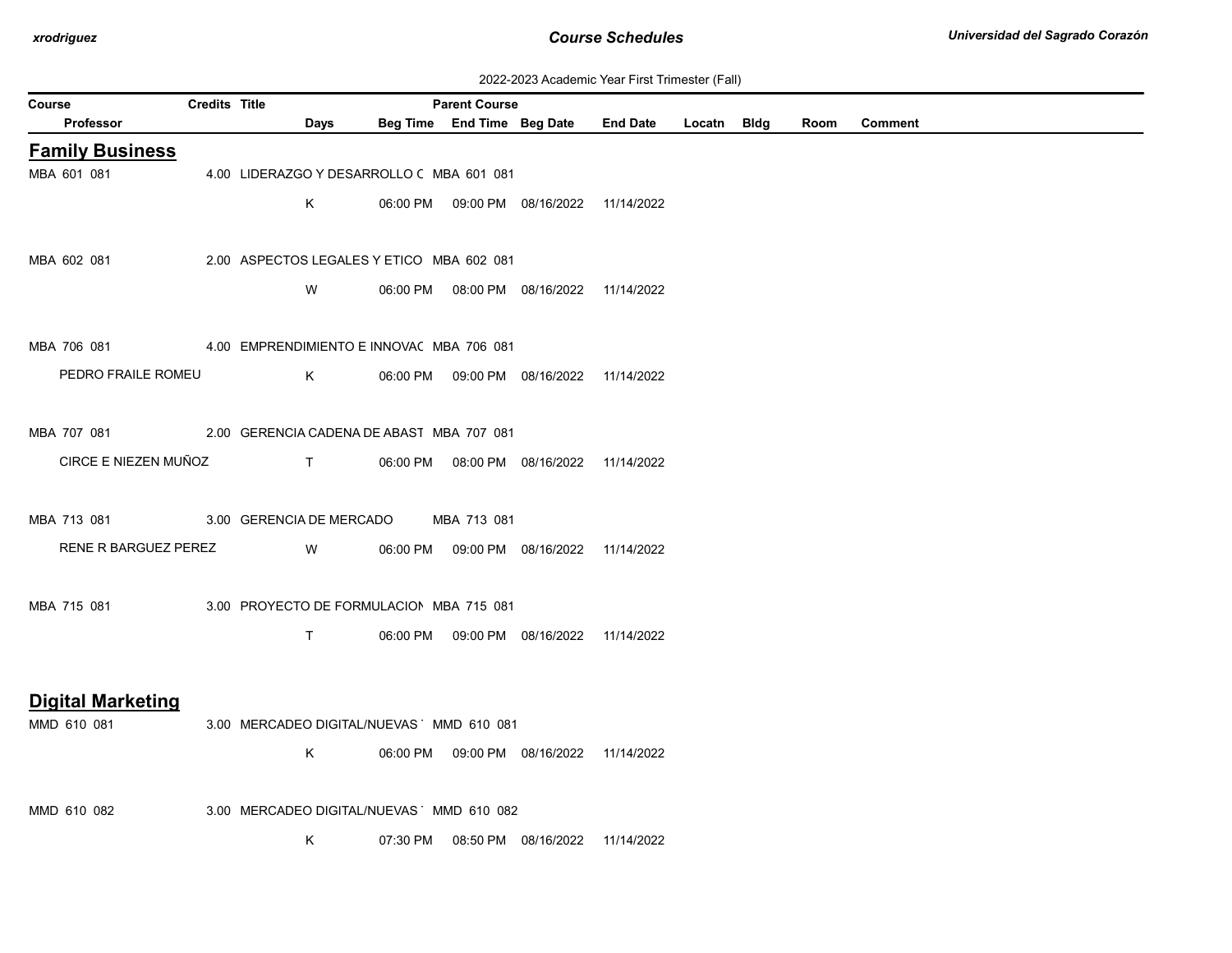| 2022-2023 Academic Year First Trimester (Fall) |  |  |  |
|------------------------------------------------|--|--|--|
|------------------------------------------------|--|--|--|

| Course                       | <b>Credits Title</b> |                                              |          | <b>Parent Course</b>       |                                            |                 |             |      |                |
|------------------------------|----------------------|----------------------------------------------|----------|----------------------------|--------------------------------------------|-----------------|-------------|------|----------------|
| Professor                    |                      | Days                                         |          | Beg Time End Time Beg Date |                                            | <b>End Date</b> | Locatn Bldg | Room | <b>Comment</b> |
| <b>Digital Marketing</b>     |                      |                                              |          |                            |                                            |                 |             |      |                |
| MMD 610 083                  |                      | 3.00 MERCADEO DIGITAL/NUEVAS MMD 610 083     |          |                            |                                            |                 |             |      |                |
|                              |                      | м                                            |          |                            | 07:30 PM  08:50 PM  08/16/2022  11/14/2022 |                 |             |      |                |
|                              |                      |                                              |          |                            |                                            |                 |             |      |                |
| MMD 620 081                  |                      | 3.00 ESTRATEGIAS DE CONTENID( MMD 620 081    |          |                            |                                            |                 |             |      |                |
|                              |                      | W                                            |          |                            | 06:00 PM  07:20 PM  08/16/2022  11/14/2022 |                 |             |      |                |
|                              |                      |                                              |          |                            |                                            |                 |             |      |                |
| MMD 620 082                  |                      | 3.00 ESTRATEGIAS DE CONTENID( MMD 620 082    |          |                            |                                            |                 |             |      |                |
|                              |                      |                                              |          |                            |                                            |                 |             |      |                |
|                              |                      | W                                            |          |                            | 07:30 PM  08:50 PM  08/16/2022  11/14/2022 |                 |             |      |                |
|                              |                      |                                              |          |                            |                                            |                 |             |      |                |
| MMD 620 083                  |                      | 3.00 ESTRATEGIAS DE CONTENIDO MMD 620 083    |          |                            |                                            |                 |             |      |                |
|                              |                      | $\mathsf{T}$                                 |          |                            | 06:00 PM  07:20 PM  08/16/2022  11/14/2022 |                 |             |      |                |
|                              |                      |                                              |          |                            |                                            |                 |             |      |                |
| MMD 650 081                  |                      | 3.00 INVEST EN LÍNEA: TECNICAS/I MMD 650 081 |          |                            |                                            |                 |             |      |                |
| JOSE A JORGE PAGAN           |                      | K.                                           |          |                            | 06:00 PM  07:20 PM  08/16/2022  11/14/2022 |                 |             |      |                |
|                              |                      |                                              |          |                            |                                            |                 |             |      |                |
| MMD 650 082                  |                      | 3.00 INVEST EN LÍNEA: TECNICAS/I MMD 650 082 |          |                            |                                            |                 |             |      |                |
| JOSE A JORGE PAGAN           |                      | K.                                           |          |                            | 07:30 PM  08:50 PM  08/16/2022  11/14/2022 |                 |             |      |                |
|                              |                      |                                              |          |                            |                                            |                 |             |      |                |
| MMD 660 081                  |                      | 3.00 COMUNICACION EFECT/REDA MMD 660 081     |          |                            |                                            |                 |             |      |                |
| <b>GABRIEL PAIZY DAMIANI</b> |                      | W                                            | 06:00 PM |                            | 07:20 PM 08/16/2022 11/14/2022             |                 |             |      |                |
|                              |                      |                                              |          |                            |                                            |                 |             |      |                |
|                              |                      |                                              |          |                            |                                            |                 |             |      |                |
| MMD 660 082                  |                      | 3.00 COMUNICACION EFECT/REDA MMD 660 082     |          |                            |                                            |                 |             |      |                |
| <b>GABRIEL PAIZY DAMIANI</b> |                      | W                                            | 07:30 PM |                            | 08:50 PM 08/16/2022                        | 11/14/2022      |             |      |                |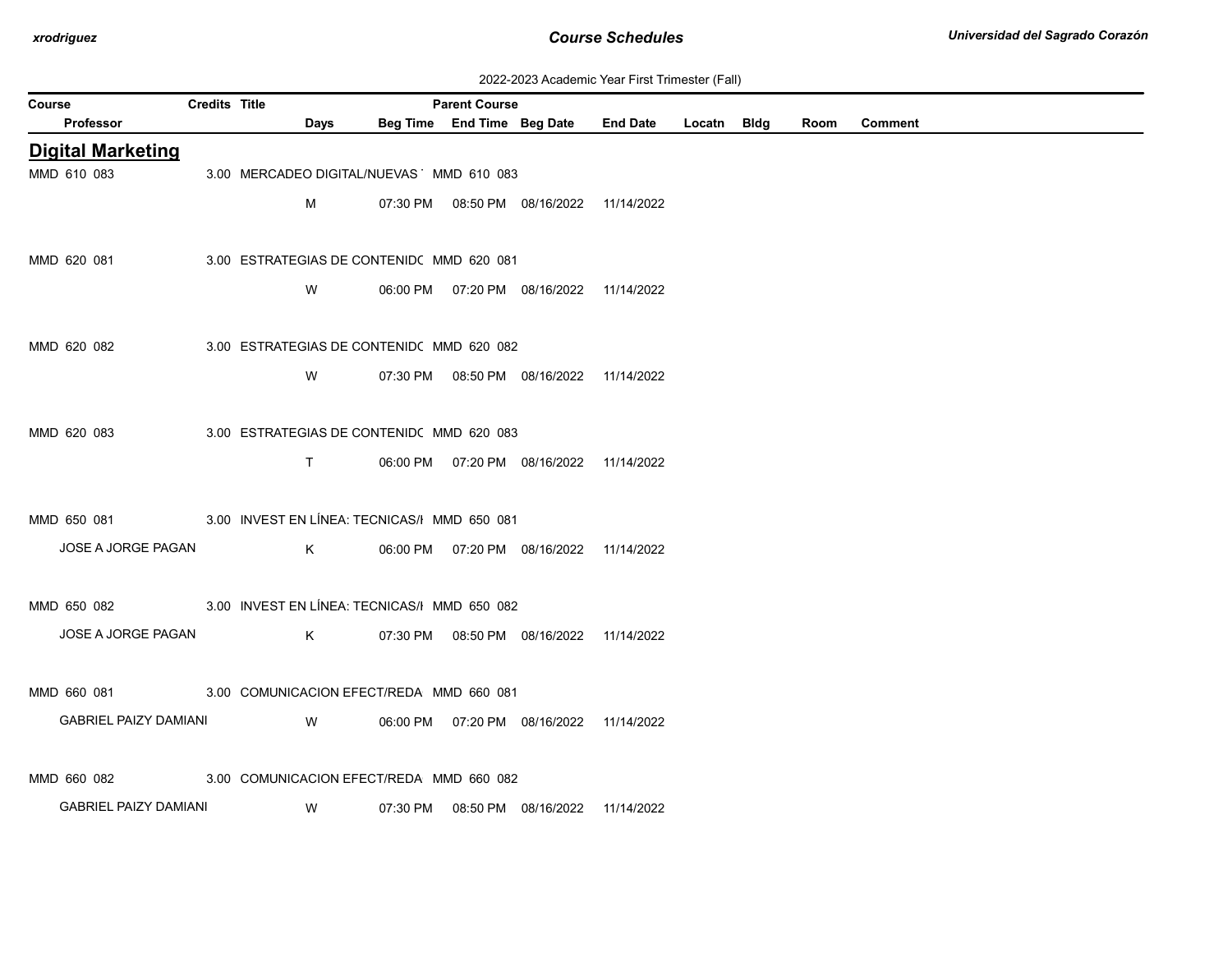| 2022-2023 Academic Year First Trimester (Fall) |  |  |  |  |  |
|------------------------------------------------|--|--|--|--|--|
|------------------------------------------------|--|--|--|--|--|

| Course                   | Credits Title |                                            |          | <b>Parent Course</b>       |                                            |                 |             |      |                |
|--------------------------|---------------|--------------------------------------------|----------|----------------------------|--------------------------------------------|-----------------|-------------|------|----------------|
| Professor                |               | Days                                       |          | Beg Time End Time Beg Date |                                            | <b>End Date</b> | Locatn Bldg | Room | <b>Comment</b> |
| <b>Digital Marketing</b> |               |                                            |          |                            |                                            |                 |             |      |                |
| MMD 710 081              |               | 3.00 EVALUACION CAMPANAS MED MMD 710 081   |          |                            |                                            |                 |             |      |                |
|                          |               | M                                          |          |                            | 06:00 PM  07:20 PM  08/16/2022  11/14/2022 |                 |             |      |                |
|                          |               |                                            |          |                            |                                            |                 |             |      |                |
| MMD 710 082              |               | 3.00 EVALUACION CAMPANAS MED MMD 710 082   |          |                            |                                            |                 |             |      |                |
|                          |               | M                                          |          |                            | 07:30 PM   08:50 PM   08/16/2022           | 11/14/2022      |             |      |                |
|                          |               |                                            |          |                            |                                            |                 |             |      |                |
| MMD 710 083              |               | 3.00 EVALUACION CAMPANAS MED MMD 710 083   |          |                            |                                            |                 |             |      |                |
|                          |               | Κ                                          |          |                            | 06:00 PM  07:20 PM  08/16/2022  11/14/2022 |                 |             |      |                |
|                          |               |                                            |          |                            |                                            |                 |             |      |                |
| MMD 710 084              |               | 3.00 EVALUACION CAMPANAS MED MMD 710 084   |          |                            |                                            |                 |             |      |                |
|                          |               | Κ                                          |          |                            | 07:30 PM  08:50 PM  08/16/2022  11/14/2022 |                 |             |      |                |
|                          |               |                                            |          |                            |                                            |                 |             |      |                |
| MMD 720 081              |               | 3.00 ETICA Y DERECHO EN MEDIO: MMD 720 081 |          |                            |                                            |                 |             |      |                |
|                          |               | W                                          |          |                            | 06:00 PM  07:20 PM  08/16/2022  11/14/2022 |                 |             |      |                |
|                          |               |                                            |          |                            |                                            |                 |             |      |                |
| MMD 720 082              |               | 3.00 ETICA Y DERECHO EN MEDIO: MMD 720 082 |          |                            |                                            |                 |             |      |                |
|                          |               | W                                          |          |                            | 07:30 PM  08:50 PM  08/16/2022  11/14/2022 |                 |             |      |                |
|                          |               |                                            |          |                            |                                            |                 |             |      |                |
| MMD 720 083              |               | 3.00 ETICA Y DERECHO EN MEDIO! MMD 720 083 |          |                            |                                            |                 |             |      |                |
|                          |               | T.                                         |          |                            | 06:00 PM  07:20 PM  08/16/2022  11/14/2022 |                 |             |      |                |
|                          |               |                                            |          |                            |                                            |                 |             |      |                |
| MMD 720 084              |               | 3.00 ETICA Y DERECHO EN MEDIO: MMD 720 084 |          |                            |                                            |                 |             |      |                |
|                          |               | T.                                         | 07:30 PM |                            | 08:50 PM 08/16/2022                        | 11/14/2022      |             |      |                |
|                          |               |                                            |          |                            |                                            |                 |             |      |                |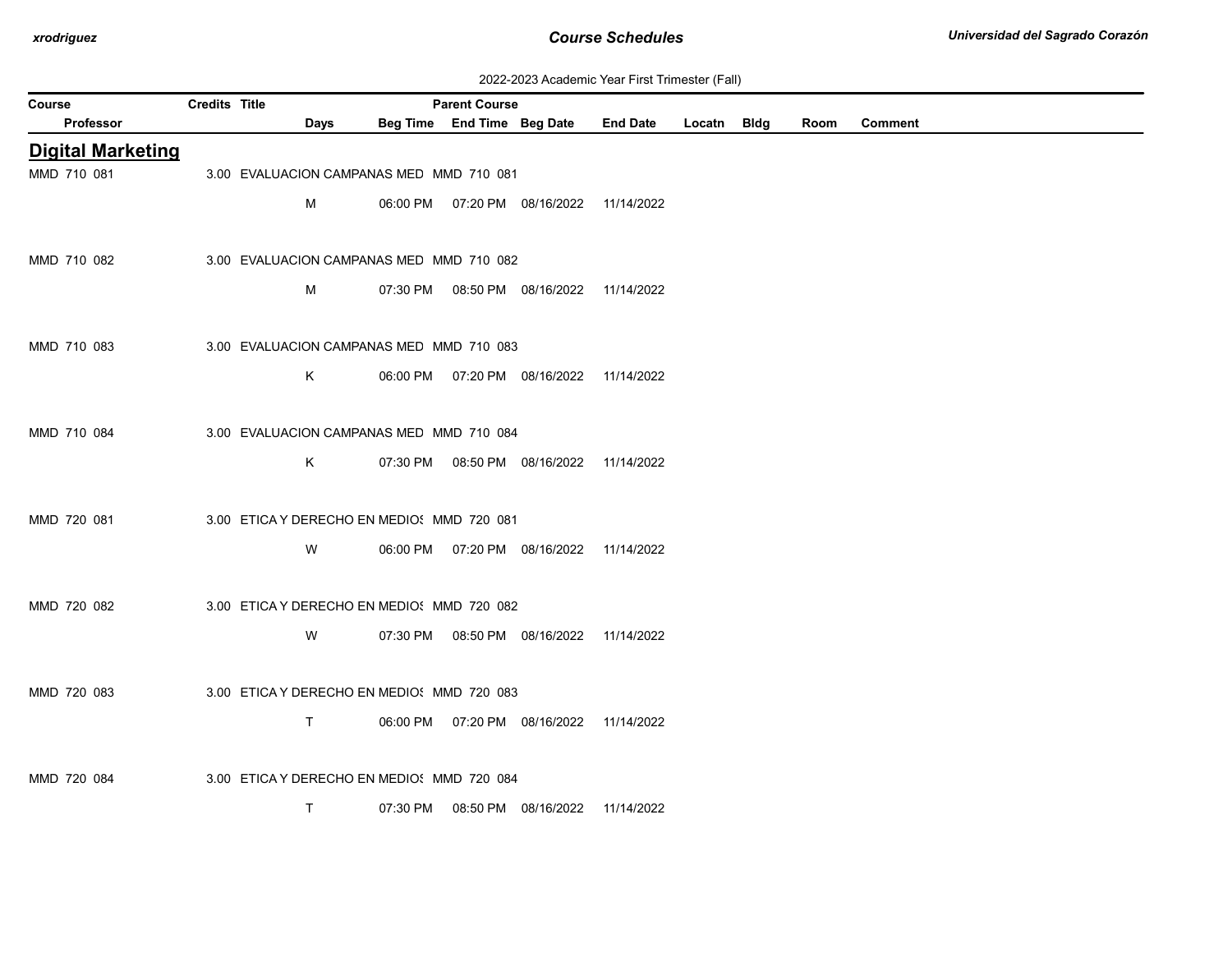| 2022-2023 Academic Year First Trimester (Fall) |  |  |  |
|------------------------------------------------|--|--|--|
|------------------------------------------------|--|--|--|

| Course                    | <b>Credits Title</b> |                                             |          | <b>Parent Course</b>       |                                            | $\sim$ , todaonno rodr i not rinnootor (i an $\prime$ |             |      |                |
|---------------------------|----------------------|---------------------------------------------|----------|----------------------------|--------------------------------------------|-------------------------------------------------------|-------------|------|----------------|
| Professor                 |                      | Days                                        |          | Beg Time End Time Beg Date |                                            | <b>End Date</b>                                       | Locatn Bldg | Room | <b>Comment</b> |
| <b>Digital Marketing</b>  |                      |                                             |          |                            |                                            |                                                       |             |      |                |
| MMD 730 081               |                      | 3.00 EJEC DE CAMPANA DE MERC/ MMD 730 081   |          |                            |                                            |                                                       |             |      |                |
|                           |                      | M                                           |          |                            | 06:00 PM  07:20 PM  08/16/2022  11/14/2022 |                                                       |             |      |                |
|                           |                      |                                             |          |                            |                                            |                                                       |             |      |                |
| MMD 730 082               |                      | 3.00 EJEC DE CAMPANA DE MERC/ MMD 730 082   |          |                            |                                            |                                                       |             |      |                |
|                           |                      | м                                           |          |                            | 07:30 PM  08:50 PM  08/16/2022  11/14/2022 |                                                       |             |      |                |
|                           |                      |                                             |          |                            |                                            |                                                       |             |      |                |
|                           |                      |                                             |          |                            |                                            |                                                       |             |      |                |
| MMD 730 083               |                      | 3.00 EJEC DE CAMPANA DE MERC/ MMD 730 083   |          |                            |                                            |                                                       |             |      |                |
|                           |                      | Κ                                           |          |                            | 06:00 PM  07:20 PM  08/16/2022  11/14/2022 |                                                       |             |      |                |
|                           |                      |                                             |          |                            |                                            |                                                       |             |      |                |
| MMD 730 084               |                      | 3.00 EJEC DE CAMPANA DE MERC/ MMD 730 084   |          |                            |                                            |                                                       |             |      |                |
|                           |                      | K.                                          |          |                            | 07:30 PM  08:50 PM  08/16/2022  11/14/2022 |                                                       |             |      |                |
|                           |                      |                                             |          |                            |                                            |                                                       |             |      |                |
| <b>Digital Narratives</b> |                      |                                             |          |                            |                                            |                                                       |             |      |                |
| NRD 610 081               |                      | 3.00 FUNDAMENTOS NARRATIVAS NRD 610 081     |          |                            |                                            |                                                       |             |      |                |
|                           |                      | M                                           |          |                            | 06:00 PM  09:00 PM  08/16/2022  11/14/2022 |                                                       |             |      |                |
|                           |                      |                                             |          |                            |                                            |                                                       |             |      |                |
| NRD 615 081               |                      | 3.00 REDACCION PARA INTERNET NRD 615 081    |          |                            |                                            |                                                       |             |      |                |
| YARITZA MEDINA MONTANEZ   |                      | W                                           |          |                            | 06:00 PM  09:00 PM  08/16/2022             | 11/14/2022                                            |             |      |                |
|                           |                      |                                             |          |                            |                                            |                                                       |             |      |                |
|                           |                      |                                             |          |                            |                                            |                                                       |             |      |                |
| NRD 724 081               |                      | 3.00 AUDIENCIAS Y DISENOS INTEI NRD 724 081 |          |                            |                                            |                                                       |             |      |                |
|                           |                      | K                                           |          |                            | 06:00 PM  09:00 PM  08/16/2022  11/14/2022 |                                                       |             |      |                |
|                           |                      |                                             |          |                            |                                            |                                                       |             |      |                |
| NRD 726 081               |                      | 3.00 NARRATIVAS AUDIOVISUALES NRD 726 081   |          |                            |                                            |                                                       |             |      |                |
|                           |                      | Τ                                           | 06:00 PM |                            | 09:00 PM 08/16/2022 11/14/2022             |                                                       |             |      |                |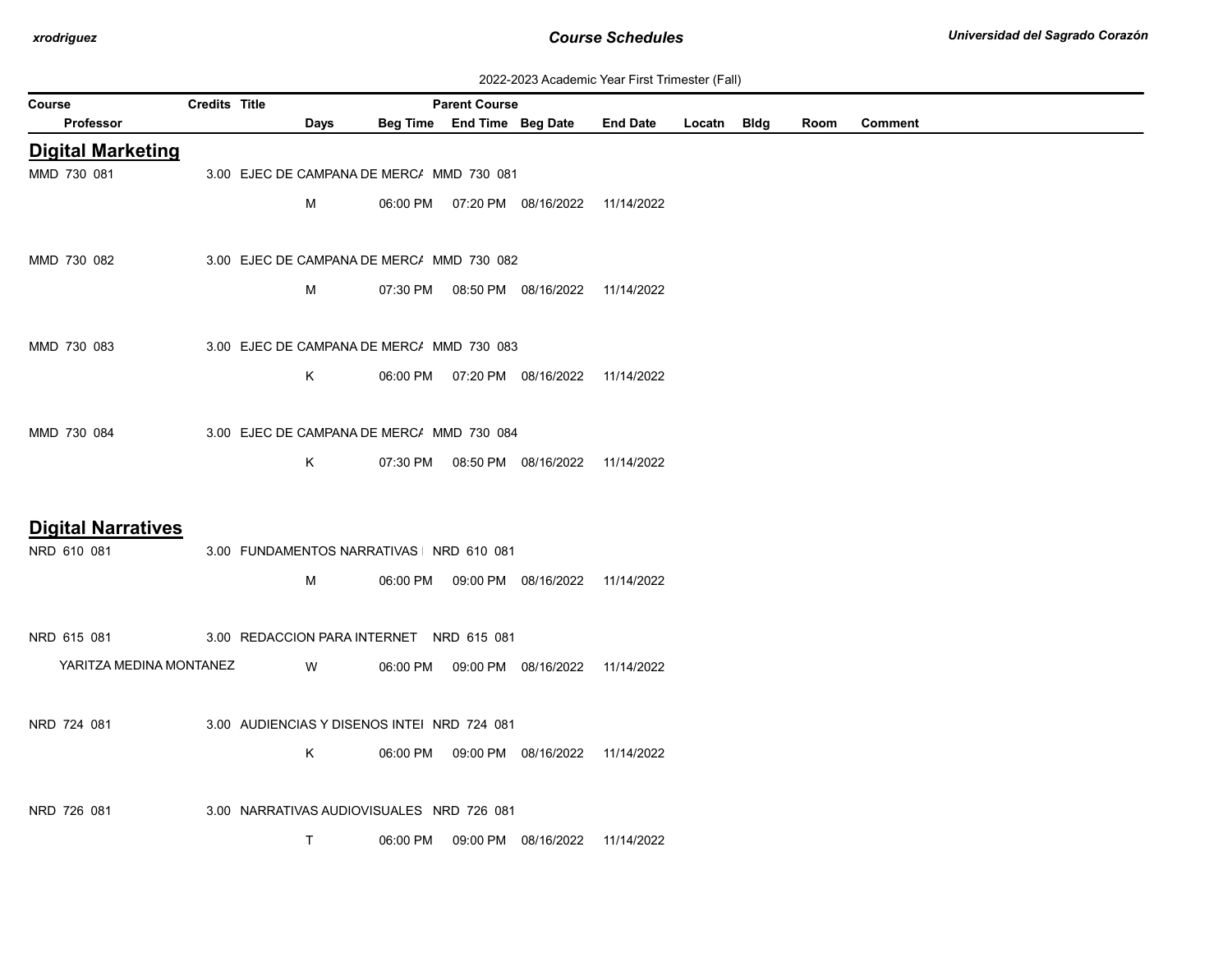| 2022-2023 Academic Year First Trimester (Fall) |  |  |  |  |  |
|------------------------------------------------|--|--|--|--|--|
|------------------------------------------------|--|--|--|--|--|

|                                   | ZUZZ-ZUZJ ACQUEINIC TEGI FIISL HINIESIEI (Fail) |                                            |  |                      |                                            |                                                 |  |  |      |                |
|-----------------------------------|-------------------------------------------------|--------------------------------------------|--|----------------------|--------------------------------------------|-------------------------------------------------|--|--|------|----------------|
| Course                            | <b>Credits Title</b>                            |                                            |  | <b>Parent Course</b> |                                            |                                                 |  |  |      |                |
| <b>Professor</b>                  |                                                 | Days                                       |  |                      |                                            | Beg Time End Time Beg Date End Date Locatn Bldg |  |  | Room | <b>Comment</b> |
| <b>Digital Narratives</b>         |                                                 |                                            |  |                      |                                            |                                                 |  |  |      |                |
| NRD 730 081                       |                                                 | 3.00 EMPRENDIMIENTO                        |  | NRD 730 081          |                                            |                                                 |  |  |      |                |
| MELISSA CORTINA MERCADO           |                                                 | Κ                                          |  |                      | 06:00 PM  09:00 PM  08/16/2022  11/14/2022 |                                                 |  |  |      |                |
|                                   |                                                 |                                            |  |                      |                                            |                                                 |  |  |      |                |
| NRD 740 081                       |                                                 | 3.00 PROYECTO                              |  | NRD 740 081          |                                            |                                                 |  |  |      |                |
| YARITZA MEDINA MONTANEZ           |                                                 | $\mathsf{T}$                               |  |                      | 06:00 PM  09:00 PM  08/16/2022  11/14/2022 |                                                 |  |  |      |                |
|                                   |                                                 |                                            |  |                      |                                            |                                                 |  |  |      |                |
|                                   |                                                 |                                            |  |                      |                                            |                                                 |  |  |      |                |
| <b>Journalism</b>                 |                                                 |                                            |  |                      |                                            |                                                 |  |  |      |                |
| PER 601 081                       |                                                 | 3.00 CONVER/CONT: MEDIOS INFO PER 601 081  |  |                      |                                            |                                                 |  |  |      |                |
|                                   |                                                 | М                                          |  |                      | 06:00 PM  09:00 PM  08/16/2022  11/14/2022 |                                                 |  |  |      |                |
|                                   |                                                 |                                            |  |                      |                                            |                                                 |  |  |      |                |
| PER 603 081                       |                                                 | 3.00 TRASC/IMPAC: REDAC/GEN C( PER 603 081 |  |                      |                                            |                                                 |  |  |      |                |
|                                   |                                                 | W                                          |  |                      | 06:00 PM  09:00 PM  08/16/2022  11/14/2022 |                                                 |  |  |      |                |
|                                   |                                                 |                                            |  |                      |                                            |                                                 |  |  |      |                |
|                                   |                                                 |                                            |  |                      |                                            |                                                 |  |  |      |                |
| <b>Production &amp; Marketing</b> |                                                 |                                            |  |                      |                                            |                                                 |  |  |      |                |
| PME 607 081                       |                                                 | 3.00 LA INDUSTRIA DE EVENTOS Y PME 607 081 |  |                      |                                            |                                                 |  |  |      |                |
|                                   |                                                 | М                                          |  |                      | 06:00 PM  09:00 PM  08/16/2022  11/14/2022 |                                                 |  |  |      |                |
|                                   |                                                 |                                            |  |                      |                                            |                                                 |  |  |      |                |
| PME 608 081                       |                                                 | 3.00 MERCADEO/EVENTOS: RETOS PME 608 081   |  |                      |                                            |                                                 |  |  |      |                |
|                                   |                                                 | W                                          |  |                      | 06:00 PM  09:00 PM  08/16/2022  11/14/2022 |                                                 |  |  |      |                |
|                                   |                                                 |                                            |  |                      |                                            |                                                 |  |  |      |                |
| PME 617 081                       |                                                 | 3.00 EMPREND/INNOVACION EN LA PME 617 081  |  |                      |                                            |                                                 |  |  |      |                |
|                                   |                                                 |                                            |  |                      |                                            |                                                 |  |  |      |                |
| SONIA M MENDEZ CINTRON            |                                                 | K                                          |  |                      | 06:00 PM  09:00 PM  08/16/2022  11/14/2022 |                                                 |  |  |      |                |
|                                   |                                                 |                                            |  |                      |                                            |                                                 |  |  |      |                |
| PME 618 081                       |                                                 | 3.00 GERENCIA DE EVENTOS ESPE PME 618 081  |  |                      |                                            |                                                 |  |  |      |                |
| ZORAIDA FOURNIER DASTA            |                                                 | $\mathsf{T}$                               |  |                      | 06:00 PM  09:00 PM  08/16/2022  11/14/2022 |                                                 |  |  |      |                |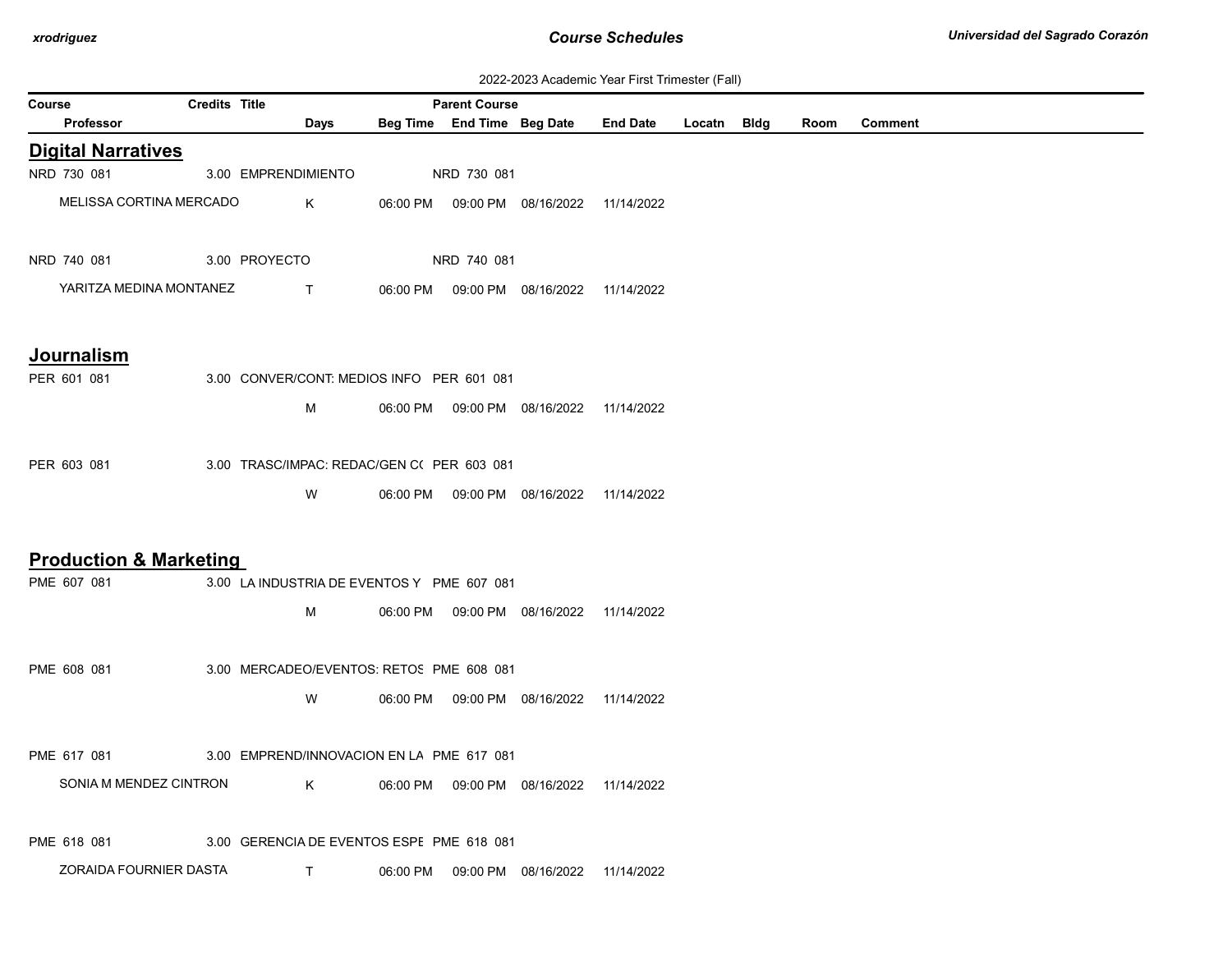| 2022-2023 Academic Year First Trimester (Fall) |  |  |  |  |
|------------------------------------------------|--|--|--|--|
|------------------------------------------------|--|--|--|--|

| <b>Credits Title</b><br><b>Parent Course</b><br>Course |  |                                            |  |  |                                            |                      |  |      |                |
|--------------------------------------------------------|--|--------------------------------------------|--|--|--------------------------------------------|----------------------|--|------|----------------|
| <b>Professor</b>                                       |  | <b>Days</b>                                |  |  | Beg Time End Time Beg Date                 | End Date Locatn Bldg |  | Room | <b>Comment</b> |
| <b>Public Relations &amp; Int Co.</b>                  |  |                                            |  |  |                                            |                      |  |      |                |
| RPI 610 081                                            |  | 3.00 REDACCION PARA LAS RELAC RPI 610 081  |  |  |                                            |                      |  |      |                |
|                                                        |  | М                                          |  |  | 06:00 PM  09:00 PM  08/16/2022  11/14/2022 |                      |  |      |                |
|                                                        |  |                                            |  |  |                                            |                      |  |      |                |
| RPI 610 082                                            |  | 3.00 REDACCION PARA LAS RELAC RPI 610 082  |  |  |                                            |                      |  |      |                |
|                                                        |  | Κ                                          |  |  | 06:00 PM  09:00 PM  08/16/2022  11/14/2022 |                      |  |      |                |
|                                                        |  |                                            |  |  |                                            |                      |  |      |                |
| RPI 615 081                                            |  | 3.00 COMUNICACION ESTRATEGIC RPI 615 081   |  |  |                                            |                      |  |      |                |
| MARIA T MARTINEZ DIEZ                                  |  | <b>W</b>                                   |  |  | 06:00 PM  09:00 PM  08/16/2022  11/14/2022 |                      |  |      |                |
|                                                        |  |                                            |  |  |                                            |                      |  |      |                |
| RPI 615 082                                            |  | 3.00 COMUNICACION ESTRATEGIC RPI 615 082   |  |  |                                            |                      |  |      |                |
| MARIA T MARTINEZ DIEZ                                  |  |                                            |  |  |                                            |                      |  |      |                |
|                                                        |  | $\mathsf{T}$ and $\mathsf{T}$              |  |  | 06:00 PM  09:00 PM  08/16/2022  11/14/2022 |                      |  |      |                |
|                                                        |  |                                            |  |  |                                            |                      |  |      |                |
| RPI 703 081                                            |  | 3.00 RELACIONES PUBLICAS CORF RPI 703 081  |  |  |                                            |                      |  |      |                |
|                                                        |  | $\mathsf{T}$                               |  |  | 06:00 PM  09:00 PM  08/16/2022  11/14/2022 |                      |  |      |                |
|                                                        |  |                                            |  |  |                                            |                      |  |      |                |
| RPI 720 081                                            |  | 3.00 DILEMAS LEGALES ETICOS EN RPI 720 081 |  |  |                                            |                      |  |      |                |
|                                                        |  | М                                          |  |  | 06:00 PM  09:00 PM  08/16/2022  11/14/2022 |                      |  |      |                |
|                                                        |  |                                            |  |  |                                            |                      |  |      |                |
| RPI 725 081                                            |  | 3.00 COMUNICACION INTEGRADA I RPI 725 081  |  |  |                                            |                      |  |      |                |
|                                                        |  | W                                          |  |  | 06:00 PM  09:00 PM  08/16/2022  11/14/2022 |                      |  |      |                |
|                                                        |  |                                            |  |  |                                            |                      |  |      |                |
| RPI 740 081                                            |  | 3.00 PLAN REL PUBLICAS & COMMI RPI 740 081 |  |  |                                            |                      |  |      |                |
|                                                        |  | M                                          |  |  | 06:00 PM  09:00 PM  08/16/2022  11/14/2022 |                      |  |      |                |
|                                                        |  |                                            |  |  |                                            |                      |  |      |                |